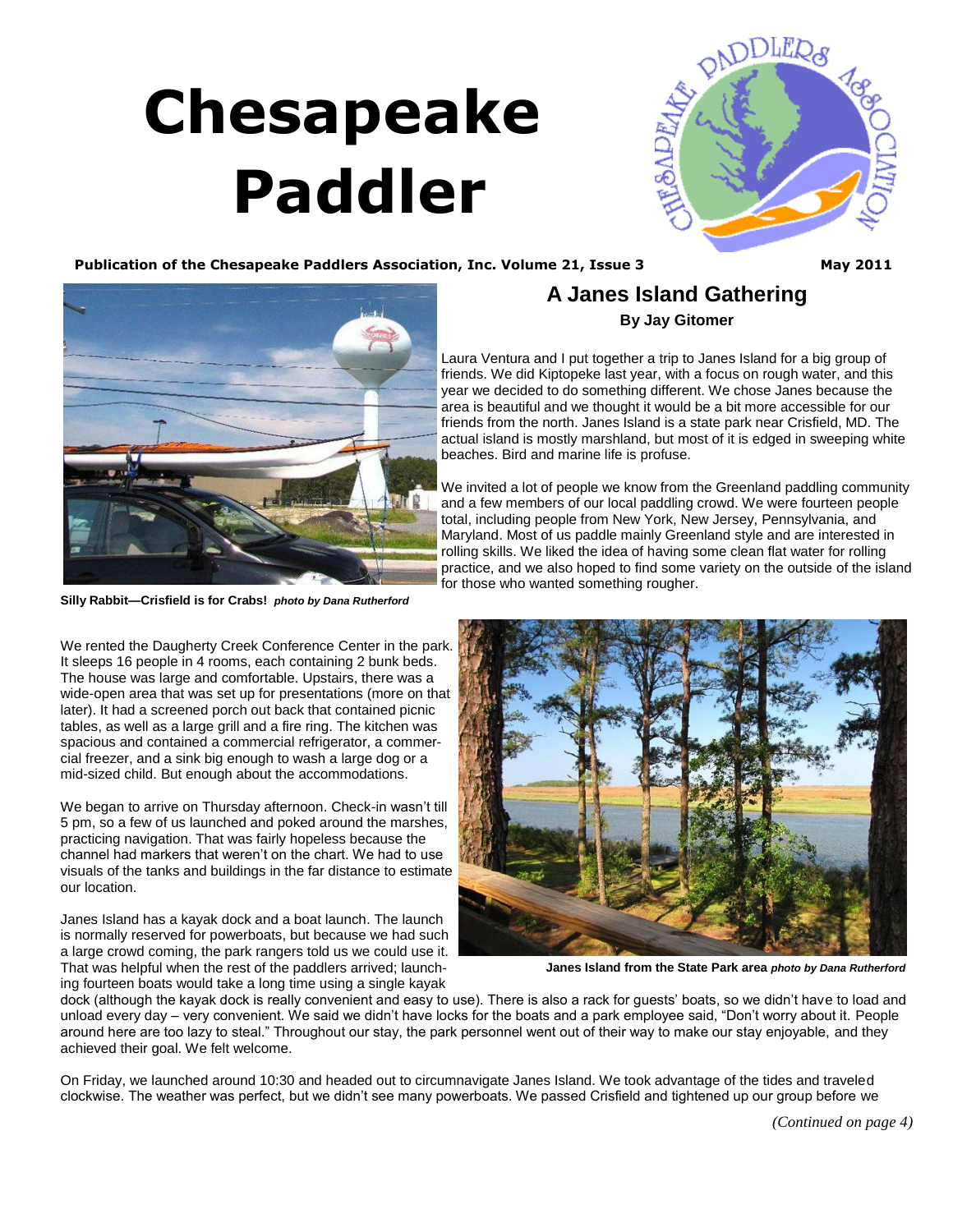#### <span id="page-1-0"></span>*[Janes Island \(Continued from page 1\)](#page-0-0)*

headed on the outside of the island. Because we had a large group with a wide range of paddling speeds, we did a radio check and put a point paddler in place. We paddled about halfway up the island and stopped for lunch on one of the sweeping white beaches. It's always a surprise at Janes to climb a dune, look over the grass, and see a landscape that stretches for miles. The marshes were brilliant with golds, reds, blues, and purples. Continuing on, we rounded the top of the island and paddled to the top of Daugherty Creek, which runs between the mainland section of the park and Janes Island itself. The current in the creek at that time was fairly strong and we flew back to the launch.

Once there, some of us landed and some stayed in the water to play around with rolls and rescues. The sun had been obscured by clouds right about the time we stopped, and the water temperature was too cold without the sun to warm us. We rolled a little, shivered a little (despite our layers and dry gear), and then we did some rescues… not all on purpose. That's the breaks when trying new rolls…. Sometimes things don't go too elegantly.

That night, we went to dinner in Crisfield at a restaurant called The Cove. Remember that name and don't go there. Back at the lodge, we sat around the fire for a few hours, talked about paddling and everything paddling-related, and planned the next day. It was such a pleasure to be with so many dedicated paddlers; throughout the lodge and its yard were small knots of people engaged in lively discussions about things that only paddlers care about.

On Saturday, we broke into two groups. One group went for a day-long paddle to the Big Annemessex River (north of Janes Island), practicing navigation and handling beam seas on the way. The rest of us took a relaxed paddle through the marshes along the Red Trail and stopped for a play session at a sandy white point that we'd scoped out on the chart and reconned the previous day. It was perfect; the beach was gradual, the seas were calm, and the only other people around were a couple and a dog who'd come on their boat, which was anchored a few yards offshore. The water temps were pretty warm, about 70F, and the air temps were about 74F. We laid out a bunch of mats we'd brought, had lunch, and relaxed in the sun before getting back into the water.

We spent a few hours trading kayaks, sharing skills, and enjoying the scenery. Kerry had brought a Tahe Marine that everyone was eager to try. I had my Tiderace Xcite-S, which I insisted that everyone try, and I think we were all too afraid to borrow Dana Rutherford's gorgeous handmade wooden boat. Romanys were well-represented, and there was even an Anas Acuta (not mine). We had a various collection of skills within the group, so most of us got some help with something we were working on and also helped teach some-



**Rocking and Rolling at Janes Island** *photo by Kerry Kirk Pflugh*

one else one of our own skills. Jan Sheehan was our most willing victim; Laura Ventura taught her to balance brace and Rich Hagerty helped her tweak her Euro sweep roll.

After the session, some of us went back around the outside of Janes Island, while others of us went more directly back through the creek. The outside crowd had fun with rough beam seas and navigation. The inside crowd was thinking about crabs and we made excellent time reaching the take-out.

That night, we went to Luston's on Rt 413 just west of Plantation Road and picked up steamed crabs, along with some paper and mallets. Back home, we dumped out the crabs and put some non-seafood on the grill and shared dinner. We had some people who didn't know how to pick crabs, but they learned quickly and no crabs were wasted – all we threw away were shells.

Afterward, we gathered on the second floor of the lodge, which is a wide-open space that has a screen hanging from the ceiling. Kerry Kirk Pflugh gave a presentation on the coastal navigation of New Jersey that she's been doing with Chris Raab. It was fascinating. She didn't just talk about conditions or distance traveled, she talked about the commitment the trip required, the bond between herself and her paddling partner, and the concerns and triumphs that arose from the decision and execution of the ambitious paddle. It was the best paddling presentation I've seen – really impressive. After Kerry was finished, we put on the videos we'd taken of Jan learning to balance brace and we all put in our two cents.

We spent the rest of the evening around the fire outside again. I stayed up way too late, not wanting the weekend to end. More...